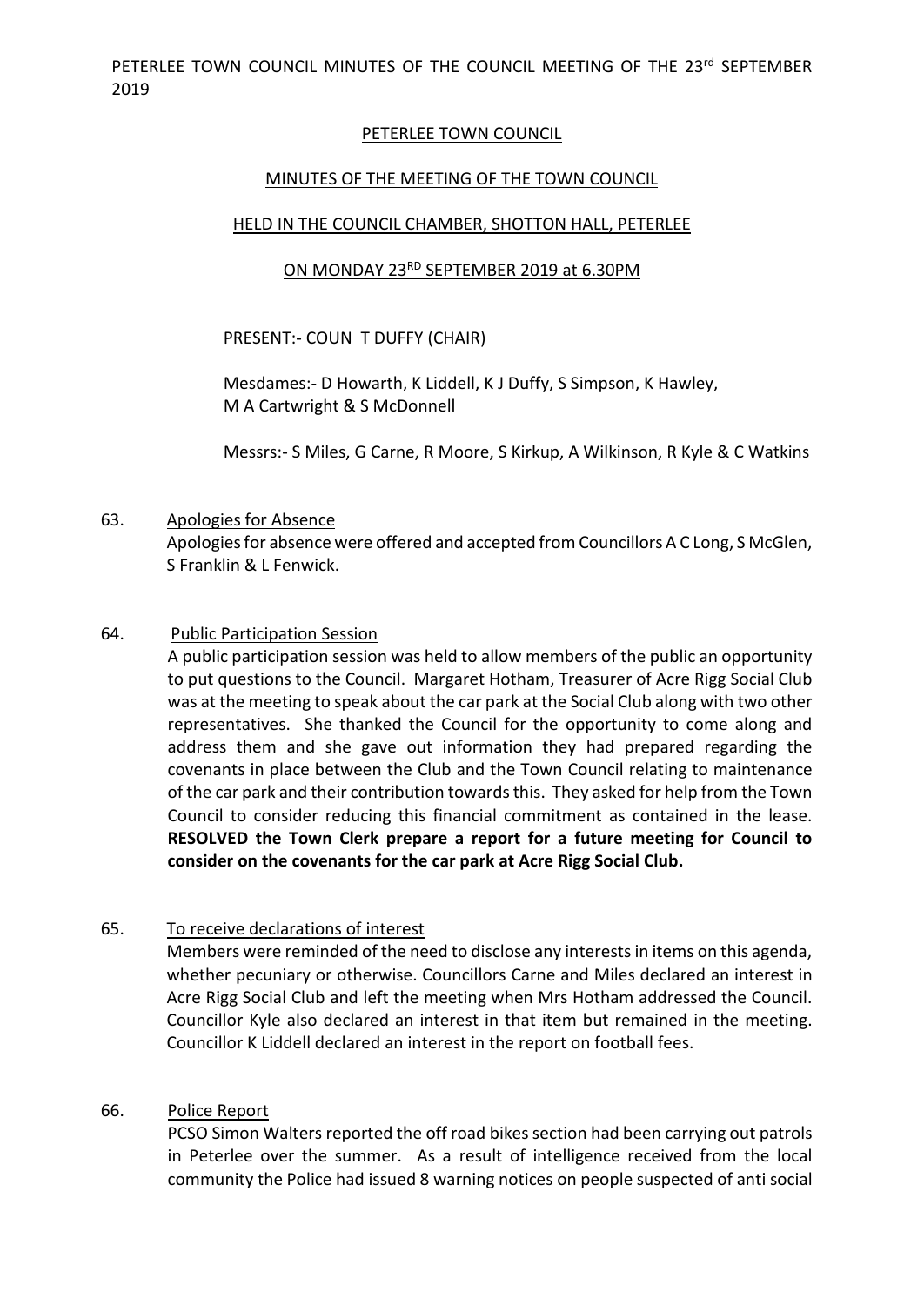behavior involving motorbikes. Members reported it was not only off road motorbikes causing an issue but also "boy racers" in cars causing noise and nuisance to local residents. The Town Clerk confirmed that a meeting had been arranged for November 2019 with the Police, Believe Housing, ASB Team and the Parks Department to discuss further partnership action to tackle this issue. PCSO Walters advised he was to hold a charity afternoon tea on  $16<sup>th</sup>$  November 2019 and would be presenting young hero awards. **RESOLVED the information given, be noted.**

67. Mayor's/Chair's Report

The Mayor, Councillor Terry Duffy, offered his second report to Council on the civic duties he had carried out since the last meeting, (attached). The Mayor thanked everyone for their part in the Bogey Derby. **RESOLVED the information given, be noted.**

- 68. The Minutes of the last meeting of the  $19<sup>th</sup>$  August 2019 & Extra Ordinary Meeting held on 2<sup>nd</sup> September 2019 a copy of which had been circulated to each Member, were approved and signed as a true and correct record
- 69. The Minutes of the Resources Committee of the  $2<sup>nd</sup>$  September 2019 a copy of which had been circulated to each Member, were noted.
- 70. The Minutes of the Community & Environment Committee of the 9<sup>th</sup> September 2019 a copy of which had been circulated to each Member, were noted.
- 71. The Reports from the Scrutiny Working Party Meetings held on Friday 19<sup>th</sup> July 2019, Friday  $9<sup>th</sup>$  August 2019 and 13<sup>th</sup> September 2019 a copy of which had been circulated to each Member, were noted.
- 72. Planning Applications, signs for the Peterlee Hand Car wash Bede Way & free standing canvas weather canopy supported off cantilevered structure and columns The Town Clerk reported that written representation had been received from Councillor Fenwick and a local resident in opposition to the planning application. **RESOLVED a request be made for a Planning Officer to visit the site to review if the signage is appropriate for the location in the Town Centre.**
- 73. Fees & charges for football pitch hire Members received a report from the Town Clerk and Sports & Wellbeing Manager confirming a review of fees and charges for football pitch hire for the 2019/20 season.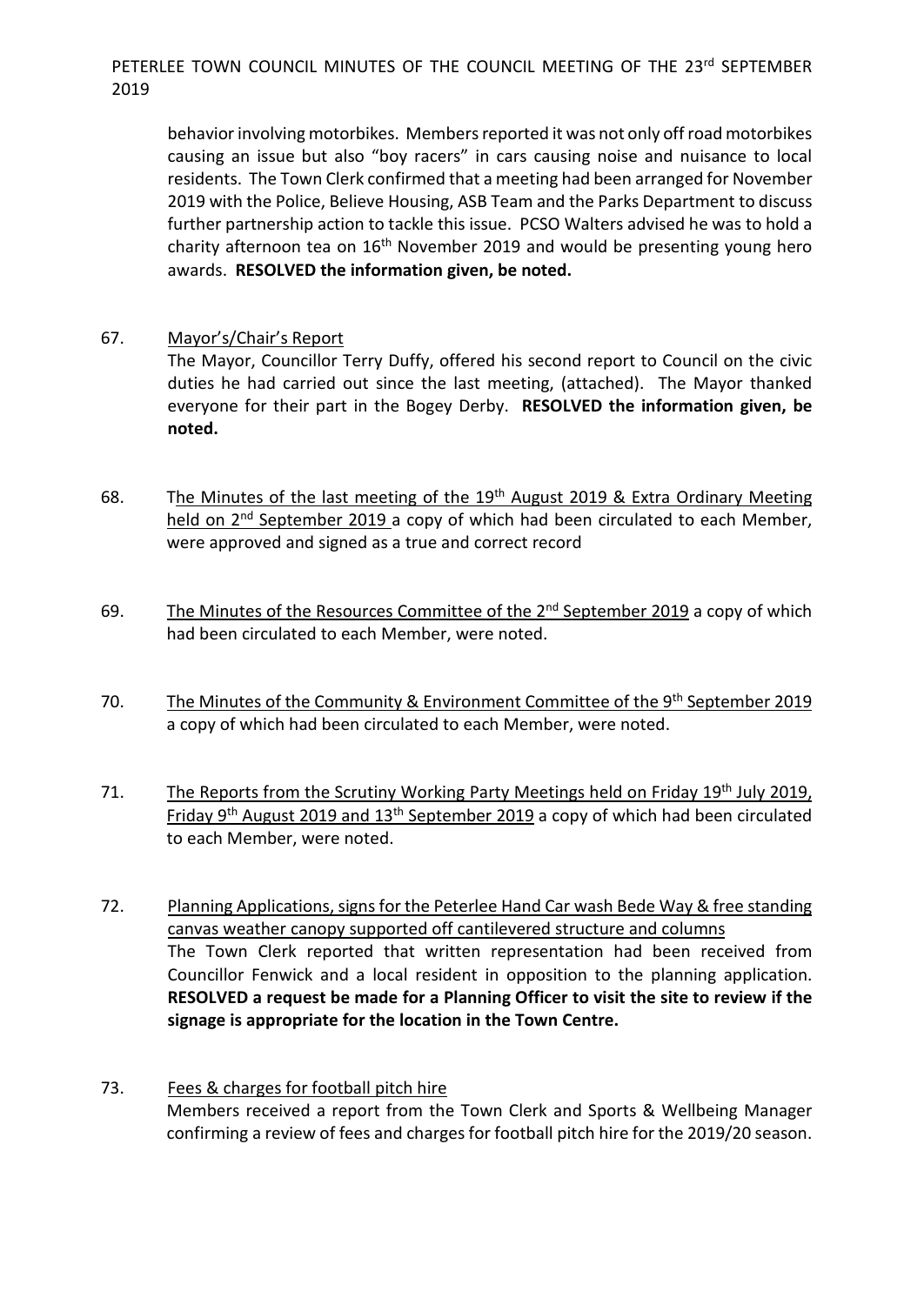In considering the report reference was made to the need to reinforce and apply the rules attached to permission being granted to play at PTC's sites, especially with regard to litter and car parking on the fields.

## **RESOLVED:-**

**(i) the contents of the report be noted and approval be given to the new simplified "all inclusive" pricing structure as detailed in the report for Teams from Peterlee;** 

**(ii) for Teams outside the Town the fees be increased by 50% this year and 100% in years two and three;** 

**(iii) the pitch prices for Teams from Peterlee for the 2020/21 and 2021/22 be set as plus inflation rounded up to the nearest £5.00.** 

## 74. Notice of Conclusion of Audit 2018/19

 Members received a verbal report from the Town Clerk on the conclusion of the external audit for the financial year ending 31<sup>st</sup> March 2018 and a copy of the Auditor's (Mazars LLP, Durham), letter, completed AGAR form and draft Completion Notice were circulated. On the basis of their review of Sections 1 and 2 of the Annual Governance Accountability Return, in the auditor's opinion the information in Sections 1 sand 2 of the Annual Governance & Accountability Return were in accordance with Proper Practices and no other maters had come to their attention giving cause for concern that relevant legislation and regulatory requirements had not been met. There were no other matters not affecting their opinion drawn to the attention of the authority. Members expressed their appreciation to the Town Clerk and Officers for this report. **RESOLVED the report be accepted and the notice of the conclusion of the audit for 2018/19 be posted on the Town Council's web site.** 

## 75. Christmas Tree – Post Office roundabout

 The Town Clerk reported receipt of a quote from DCC streetlighting given following a request made by Councillor McDonnell. The price was to install power, a tree pit and a dressed christmas tree for the ASDA/post office roundabout in the Town Centre. It was suggested that perhaps Praxis and the developers of the new site along with Asda, Believe Housing be asked if they wished to sponsor support this installation and Councillor McDonnell agreed to progress this with the Town Clerk. During discussion it was also asked if DCC could be asked for a price to decorate the tree at Shotton Hall. It was asked if a breakdown could be obtained on the cost of the work and then the ongoing future costs. It was also suggested the Mayor also switch this tree on. **RESOLVED the proposal received from DCC Streetlighting be accepted and further enquiries be made as discussed.** 

## 76. Spokesperson of the North East Party's Report

Councillor A Watson spoke on the fence being agreed for Lowhills Road making the fields safer, supporting residents and also stopping unauthorised access to the fields. He commented on the recent Bogey Derby which had been brilliant. He was pleased to report on progress with the installation of the new play areas, with some of the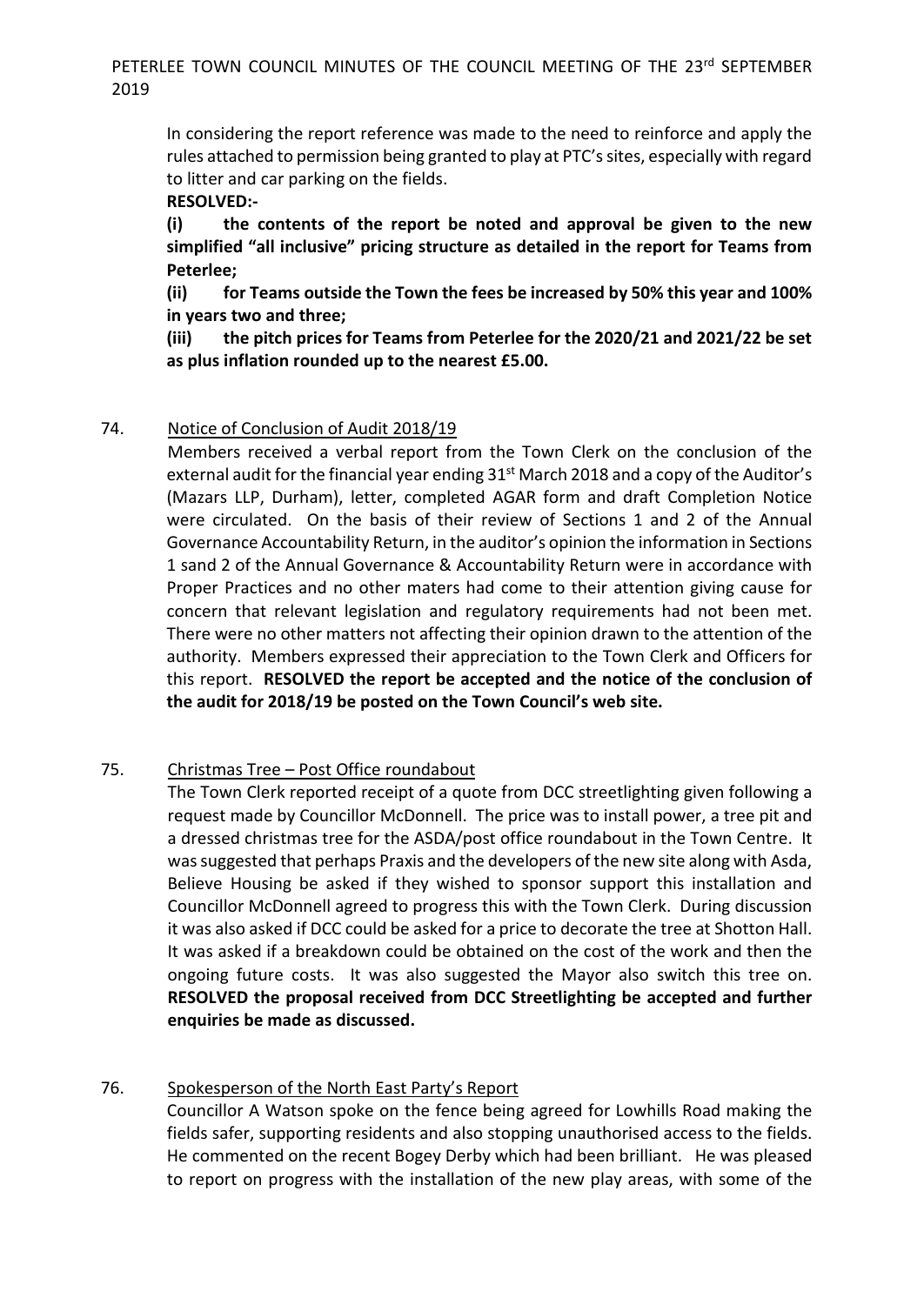Town Council's reserves being used to finance these projects. He offered his congratulations to the Town Clerk on the conclusion of the Audit with no issues raised. He was disappointed to report the lift in the town centre had only been fixed a few weeks ago, almost four weeks after the positive meeting held with the Representatives of the owners of the Town Centre. **RESOLVED the information given, be noted.** 

77. Spokesperson of the Labour Political Party's Report Councillor Watkins reported in the absence of Councillor Fenwick. He offered his congratulations on recent events, the Peterlee Show and the Bogey Derby. He was pleased there was to be progress made with the new play areas and he also said "well done" to the Clerk and the team for the completed Audit. **RESOLVED the information given be noted.** 

# **MAYOR'S REPORT SEPT 2019**

"This month started with a visit to Hawthorn's Nursing Home, in Peterlee. The staff invited me to their open day, which was well attended. I was shown around the home and introduced to residents and staff. I returned a few days later to spend a little time visiting with one of their special residents. I have also been back to East Durham College to help present the certificates, that were signed by Boris Johnson, to the NCS students that I met last month.

All of the students greatly deserved this recognition. I had the honour of opening Peterlee's  $47<sup>th</sup>$  Show. The show was bigger and better, than ever, this year with a new layout and the introduction of the Circus, which was a great success. I spent most of the weekend meeting and greeting visitors and I thoroughly enjoyed it all. It really is a great feeling when you witness Peterlee people come together for fun and family time. Well done to all

those that helped make this event a great success. I proudly attended the launch of a new business called LG Therapy, situated

within the Leisure Centre. LG Therapy offer physiotherapy services and holistic health and healing treatments. I urge you to drop in and have a look around.

The Soapbox Bogey Derby- what can I say that hasn't already been said by members of the public. What a fantastic day! I must say a special thank you to Cllr Andrew Watson for the initial idea and to all of the other councillors and staff that supported this event from the offset, we definitely proved the doubters wrong. I can only envisage this event getting bigger and better every year. With the Clerk's and the Park's Dept help I was able to secure the fencing needed to allow for the extension to the Community Garden, in Woodhouse Park. Thank you to Keepmoat for their kind donation of this fencing and good luck to the Community Garden.